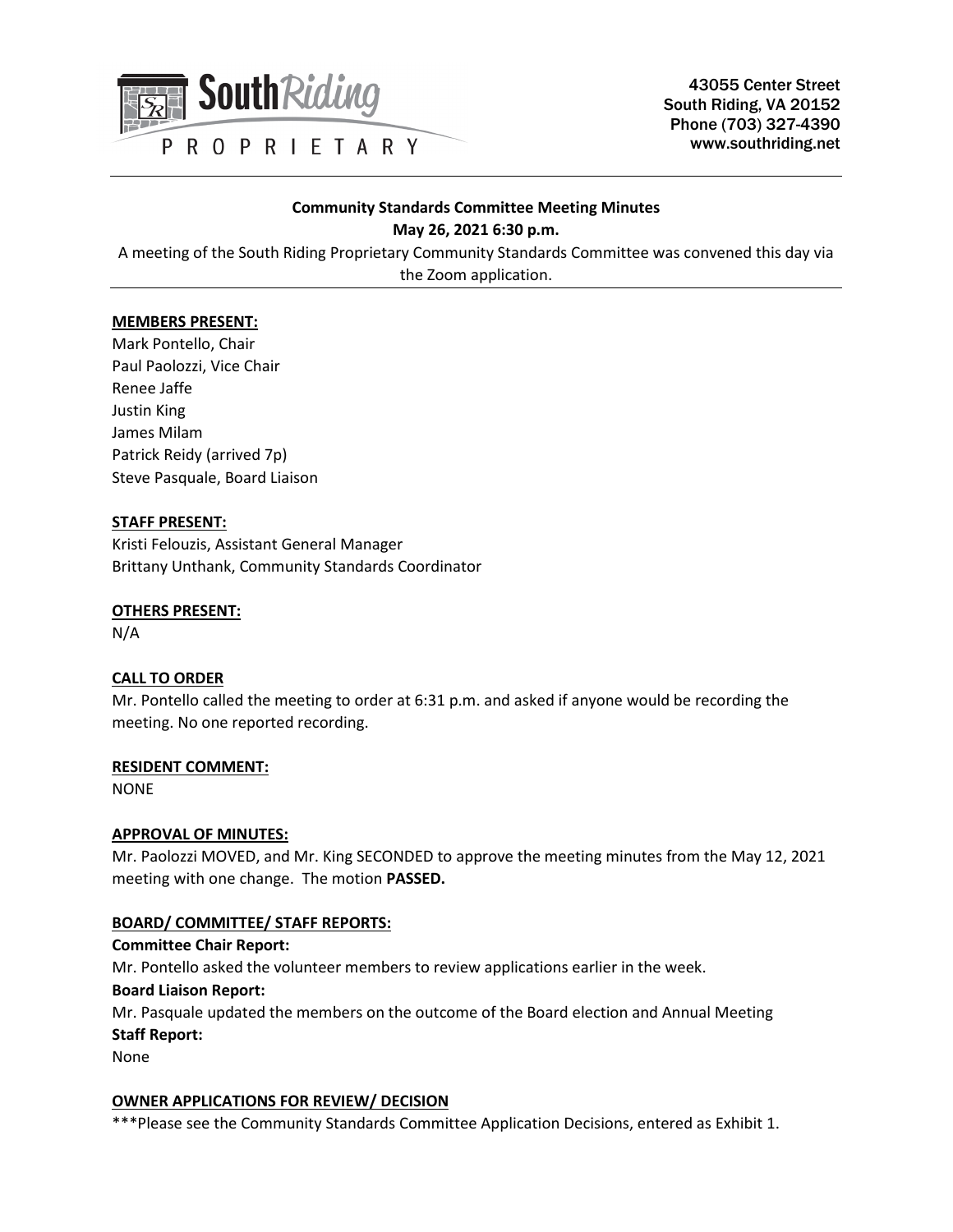# **EXECUTIVE SESSION:**

Mr. Paolozzi MOVED, and Mr. King SECONDED to enter Executive Session at 7:00 p.m. to discuss rules hearing. The motion PASSED unanimously.

Mr. Paolozzi MOVED, and Mr. King SECONDED to exit Executive Session at 7:01 p.m. The motion PASSED Unanimously.

# **ACTION TAKEN POST EXECUTIVE SESSION:**

Mr. Paolozzi MOVED, and Mr. King SECONDED to approve the Rules Violation and Application Assessment Consent Agenda as recommended by staff. The motion PASSED.

# **MATTERS FOR DISCUSSION:**

Mr. Pontello, Mr. Paolozzi, Ms. Jaffe, and Mr. King were all nominated for reappointment to the Committee. The motion **PASSED** unanimously.

Resuming in-person meetings was discussed. Staff will reach out to each member separately to determine comfort levels.

# **ADJOURNMENT:**

Mr. Paolozzi MOVED, and Mr. King SECONDED to adjourn the meeting at 7:13 p.m.

The next meeting will be held via Zoom, Wednesday, June 9, 2021 at 6:30 p.m.

 $Signed:$ 

Mark Pontello, Community Standards Committee Chair

Date Approved: June 9, 2021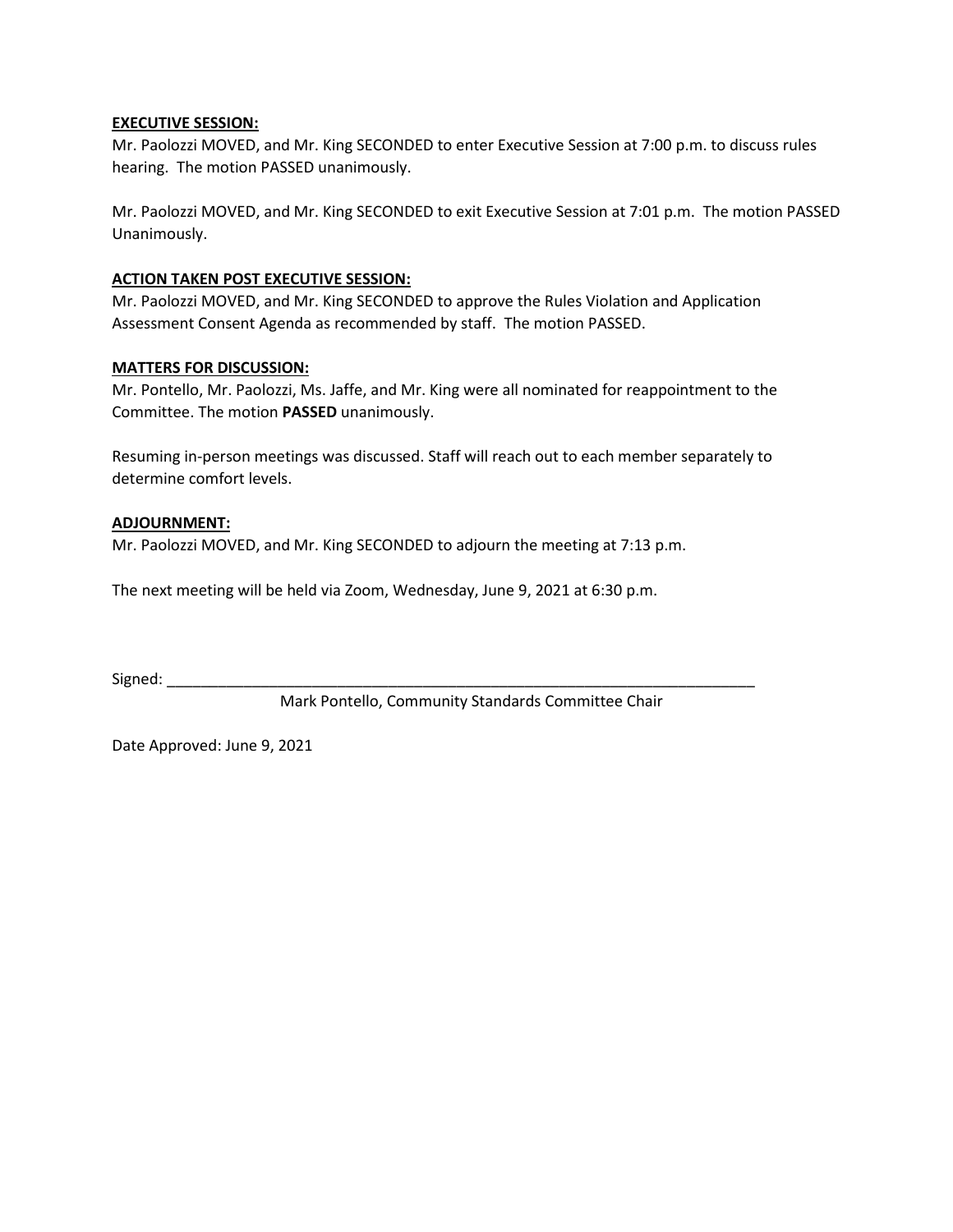| Exhibit 1                                                  |                            |                                  |                                |  |  |
|------------------------------------------------------------|----------------------------|----------------------------------|--------------------------------|--|--|
| <b>Community Standards Committee Application Decisions</b> |                            |                                  |                                |  |  |
| 26-May-21                                                  |                            |                                  |                                |  |  |
| <b>ADDRESS</b>                                             | PROJECT(S)                 | <b>MOTION</b>                    | <b>DECISION</b>                |  |  |
|                                                            |                            | Mr. Paolozzi MOVED and Mr.       |                                |  |  |
| 26031 GLASGOW DRIVE                                        | PORCH, DECK AND STAIRS,    | King SECONDED to approve the     | The motion passed unanimously. |  |  |
|                                                            | PATIO WITH SEATING WALL    | application as stipulated in the |                                |  |  |
|                                                            |                            | decision letter.                 |                                |  |  |
|                                                            |                            | Mr. Paolozzi MOVED and Mr.       |                                |  |  |
| 25192 WHIPPOOWRWILL<br><b>TERRACE</b>                      | <b>DECK</b>                | King SECONDED to approve the     | The motion passed unanimously. |  |  |
|                                                            |                            | application as stipulated in the |                                |  |  |
|                                                            |                            | decision letter.                 |                                |  |  |
|                                                            |                            | Mr. Paolozzi MOVED and Mr.       |                                |  |  |
|                                                            |                            | King SECONDED to approve the     |                                |  |  |
|                                                            |                            | application as stipulated in the | The motion passed unanimously. |  |  |
| 25274 MCINTYRE SQUARE                                      | <b>SOLAR PANELS</b>        | decision letter.                 |                                |  |  |
|                                                            |                            | Mr. Paolozzi MOVED and Mr.       |                                |  |  |
|                                                            |                            | King SECONDED to approve the     |                                |  |  |
|                                                            |                            | application as stipulated in the | The motion passed unanimously. |  |  |
| 25363 JUSTICE DRIVE                                        | PATIO                      | decision letter.                 |                                |  |  |
|                                                            |                            | Mr. Paolozzi MOVED and Mr.       |                                |  |  |
|                                                            |                            | King SECONDED to approve the     |                                |  |  |
|                                                            |                            | application as stipulated in the | The motion passed unanimously. |  |  |
| 25568 QUITS POND COURT FENCE                               |                            | decision letter.                 |                                |  |  |
|                                                            |                            | Mr. Paolozzi MOVED and Mr.       |                                |  |  |
|                                                            |                            | King SECONDED to approve the     | The motion passed unanimously. |  |  |
| 25788 FLYAWAY COURT                                        | <b>DECK</b>                | application as presented.        |                                |  |  |
|                                                            |                            | Mr. Paolozzi MOVED and Mr.       |                                |  |  |
|                                                            |                            | King SECONDED to approve the     | The motion passed unanimously. |  |  |
|                                                            |                            | application as stipulated in the |                                |  |  |
| 26077 RACHEL HILL DRIVE                                    | <b>PATIO AND LANDSCAPE</b> | decision letter.                 |                                |  |  |
|                                                            |                            | Mr. Paolozzi MOVED and Mr.       |                                |  |  |
|                                                            |                            | King SECONDED to approve the     |                                |  |  |
|                                                            |                            | application as stipulated in the | The motion passed unanimously. |  |  |
| 42774 LOCKLEAR TERRACE                                     | <b>DECK</b>                | decision letter.                 |                                |  |  |
|                                                            |                            | Mr. Paolozzi MOVED and Mr.       |                                |  |  |
|                                                            | <b>DECKING MATERIAL</b>    | King SECONDED to approve the     |                                |  |  |
|                                                            | <b>CHANGE AND DECK</b>     | application as stipulated in the | The motion passed unanimously. |  |  |
| 42970 ASTELL STREET                                        | <b>EXTENSION</b>           | decision letter.                 |                                |  |  |
|                                                            |                            | Mr. Paolozzi MOVED and Mr.       |                                |  |  |
| 43340 ST ANDREWS                                           |                            | King SECONDED to approve the     | The motion passed unanimously. |  |  |
| <b>STREET</b>                                              | <b>DECK AND STAIRS</b>     | application as presented.        |                                |  |  |
|                                                            |                            | Mr. Paolozzi MOVED and Mr.       |                                |  |  |
|                                                            |                            | King SECONDED to approve the     |                                |  |  |
|                                                            |                            | application as stipulated in the | The motion passed unanimously. |  |  |
| 25953 HARTWOOD DRIVE                                       | <b>FENCE</b>               | decision letter.                 |                                |  |  |
|                                                            |                            |                                  |                                |  |  |